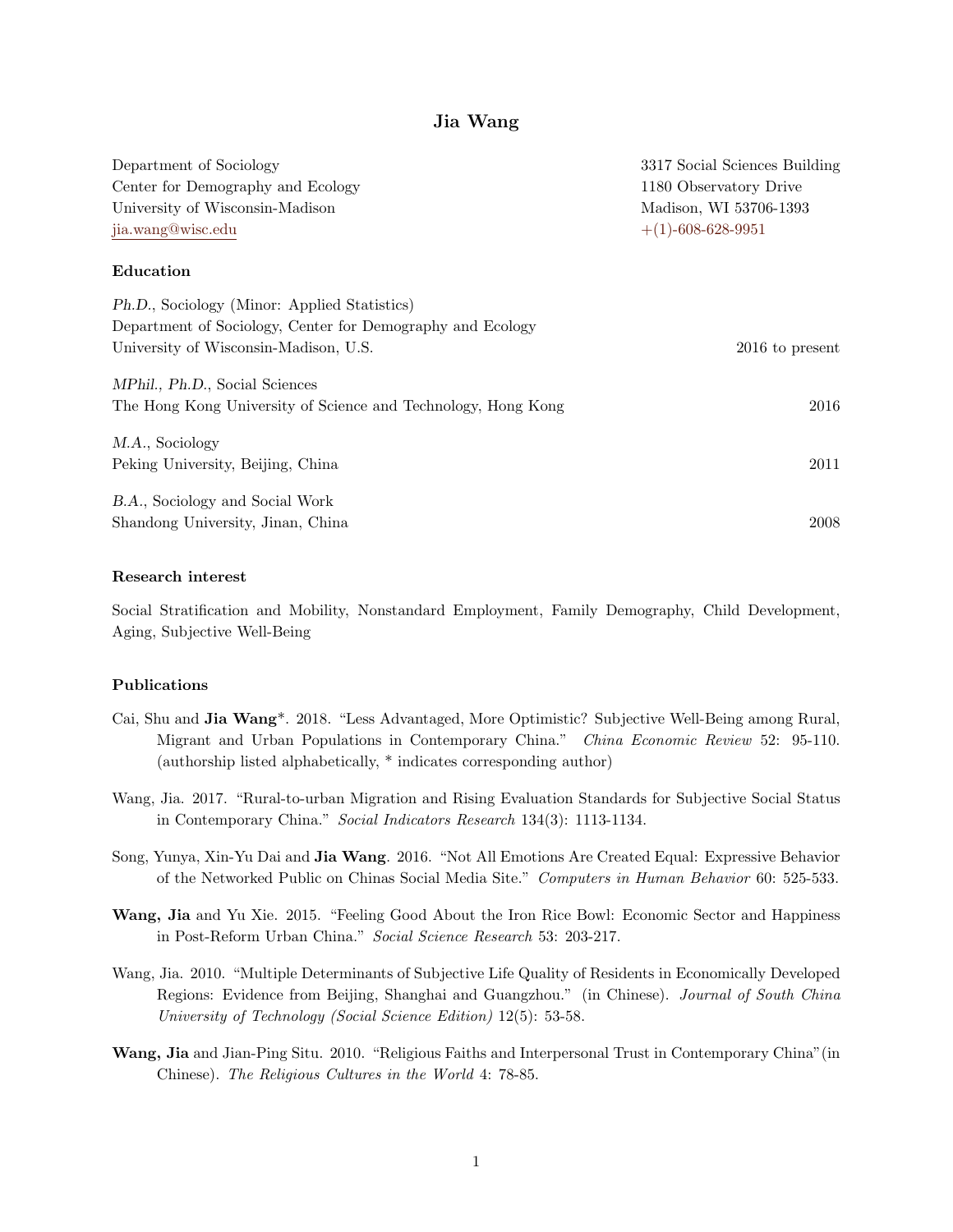#### Working Papers

- Wang, Jia and James M. Raymo. "Nonstandard Employment, Gender, and Subjective Well-Being in Japan." Under Review.
- He, Jingying and Jia Wang. "The Effect of Grandparent Coresidence on Child Well-Being over Children's Development Trajectory."Under Review (equal authorship)
- Wang, Jia and Raymond Sin-kwok Wong. "Statistical Discrimination and Gender Earnings Inequality in Post-socialist Urban China." Under Preparation for Submission
- Gerber, Theodore P., Jane R. Zavisca, and **Jia Wang**. "Homeownership and Inequality in Hybrid Housing Regimes: Evidence from Four Post-Soviet Countries." Under Preparation for Submission
- Wang, Jia and James M. Raymo. "Family Income, Grandparental Proximity, and Child Well-Being in Japan." Draft Available
- Wang, Jia. "The Contextual Effect of Village Migration and Subjective Well-Being in Rural China." Draft Available
- Raymo, James M. and Jia Wang. "Maternal Age and Child Well-being in Japan." Draft Available
- Gerber, Theodore P. and Jia Wang. "Self-employment in Post-Soviet Russia."
- Wang, Jia and Zhonglu Li. "Nonstandard Employment and Income Inequality in Post-reform Urban China: Temporal Change and Sectoral Disparity." Draft Available

#### Work in Progress

- Gerber, Theodore P. and **Jia Wang**. "Housing Status and Fertility Intention in Four Post-Soviet Countries."
- Wang, Jia and Theodore P. Gerber. "Credit Market Matters: Nonstandard Employment and Entry into Homeownership in Russia and China."
- Wang, Jia and James M. Raymo. "The Long-term Effect of Parental Employment on Child Well-Being in Japan."
- Wang, Jia. "Broken Promises: Mother's Nonstandard Work, Household Structure, and Child Poverty in Fragile Families."
- Wang, Jia and James M. Raymo. "The Mid-life (Nonstandard) Employment Trajectory and Loneliness of Elderly People: The Role of Workplace Characteristics."

### Honors and Awards

| Research Travel Grants for Conference, University of Wisconsin-Madison | 2019    |
|------------------------------------------------------------------------|---------|
| Travel Award, the 2019 RC28 Summer Meeting at Princeton                | 2019    |
| Research Postgraduate Best Research Award.                             |         |
| The Hong Kong University of Science and Technology                     | 2015/16 |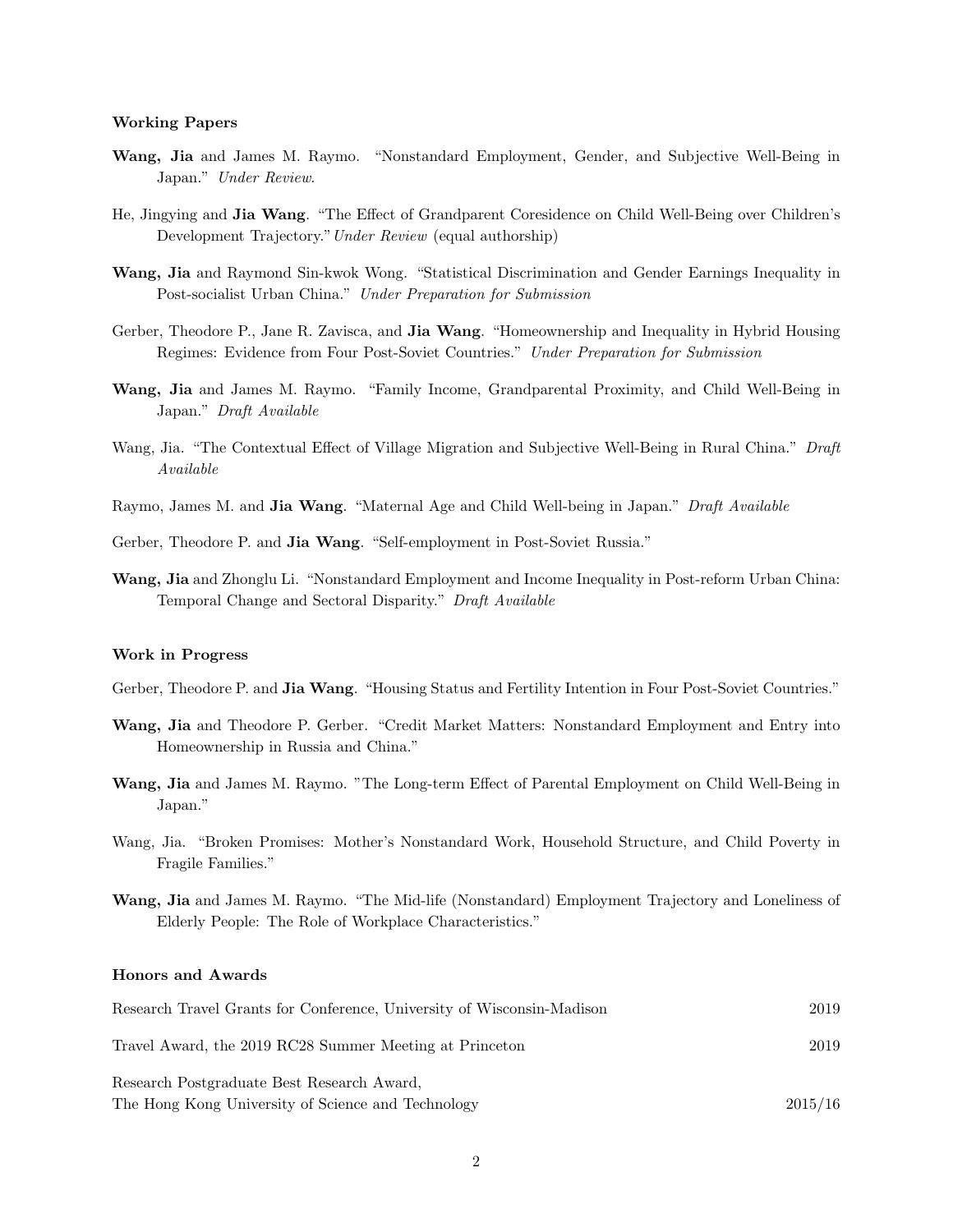| Overseas Research Award, The Hong Kong University of Science and Technology                                          | 2015           |
|----------------------------------------------------------------------------------------------------------------------|----------------|
| Hong Kong PhD Fellowship Scheme (HKPFS),<br>the Research Grants Council (RGC) of Hong Kong                           | 2013-2016      |
| Research Travel Grant, The Hong Kong University of Science and Technology                                            | 2012 & 2014    |
| Guanghua Scholarship, Peking University                                                                              | 2009           |
| First-Class Academic Scholarship, Peking University<br>Excellent Graduate, Shandong University and Shandong Province | 2008           |
| First-Class Scholarship and Merit Student, Shandong University                                                       | $2005 \& 2006$ |

### Research Experiences

2019.9 - 2020.1 Research Assistant, "Wisconsin Russia Project." Center for Russia, East Europe, and Central Asia, University of Wisconsin-Madison. PI: Theodore P. Gerber.

2018.9 - 2019.8 Research Assistant, "The Demography of Isolation and Loneliness at Older Ages." Center for Demography of Health and Aging, Department of Sociology, University of Wisconsin-Madison. PI: James M. Raymo.

2016.9 - 2018.8 Research Assistant, "Homeownership and Societal Stability: Assessing Causal Effects in Central Eurasia." Minerva Research Initiative. Center for Demography and Ecology, Department of Sociology, University of Wisconsin-Madison. PI: Theodore P. Gerber & Jane R. Zavisca.

#### Teaching Experiences

Teaching Assistant, The Hong Kong University of Science and Technology

Social Stratification and Social Mobility (by Raymond Sin-kwok Wong)

Contemporary China: Change and Continuity (by Xiaogang Wu)

Government, Law and Society in China (by Yongshun Cai)

Introduction to Sociology/Understanding Society (by Zhuoni Zhang)

Teaching Assistant, University of Michigan-Peking University Joint Institute Summer Program

Quantitative Data Analysis (by Donald J. Treiman)

Teaching Assistant, Peking University

Business Demography (by Jiehua Lu)

#### Conference Presentations

He, Jingying and Jia Wang. 2019. "The Effect of Grandparent Coresidence on Child Well-Being over Childrens Development Trajectory." The annual meeting of International Chinese Sociological Association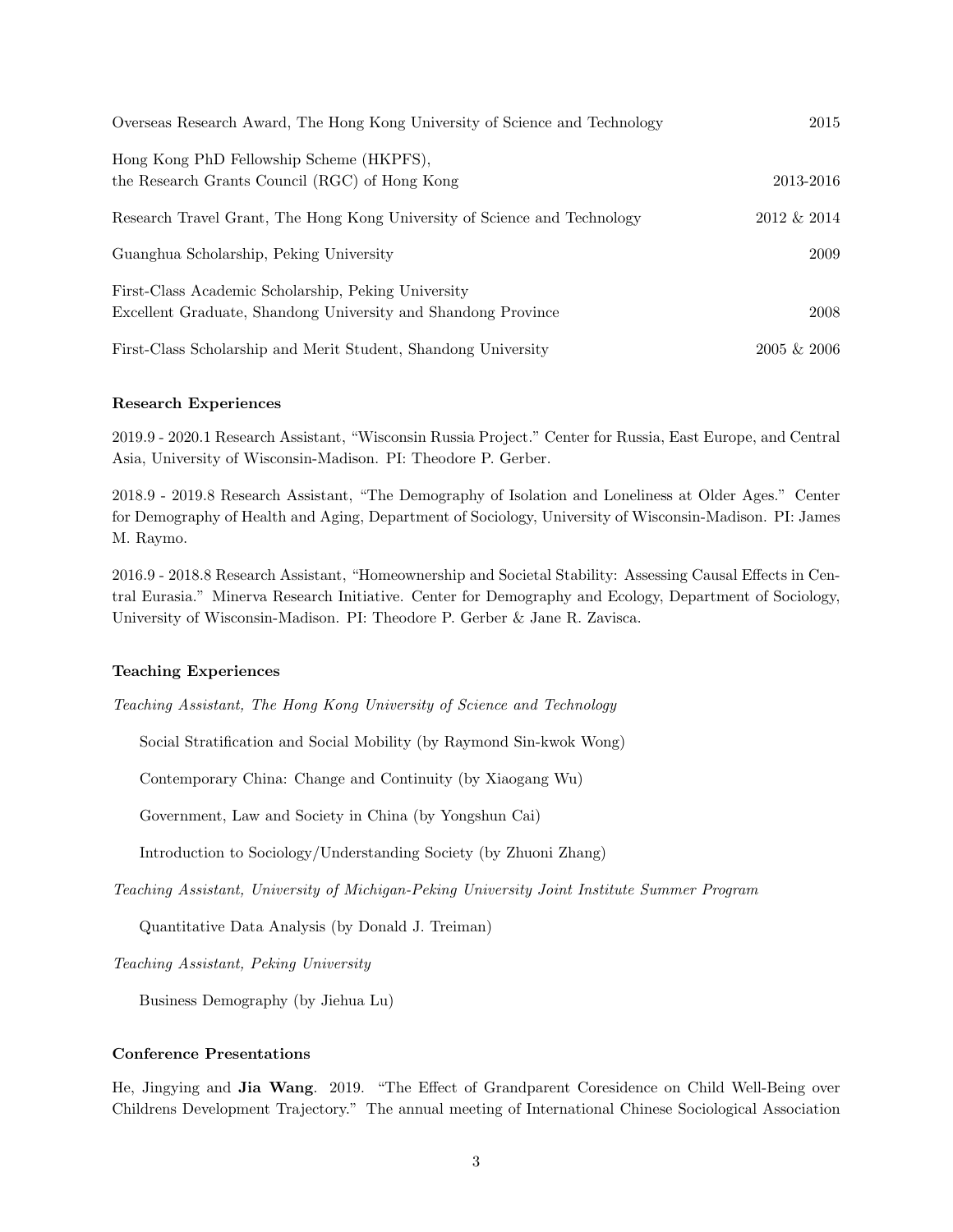(ICSA), New York, The annual meeting of American Sociological Association (ASA), New York, and the Summer Meeting of the International Sociological Association Research Committee on Social Stratification and Mobility (RC28), Princeton.

Wang, Jia and James M. Raymo. 2019. "Parental Employment and Child Well-Being in Japan." The Spring meeting of the International Sociological Association Research Committee on Social Stratification and Mobility (RC28), Frankfurt, Germany.

Gerber, Theodore P., Jane Zavisca, and Jia Wang. 2019. "Homeownership and Inequality in Hybrid Housing Regimes: Evidence from Four Post-Soviet Countries." The Spring Meeting of the International Sociological Association Research Committee on Social Stratification and Mobility (RC28), Frankfurt, Germany, and Center for Social Research, Peking University.

Wang, Jia. 2018. "Village Migration and Subjective Well-being in Rural China: Contextual Influence and Protecting Role of Kinship Solidarity." The Annual Meeting of the Population Association of America, Denver.

Wang, Jia and James. M. Raymo. 2018. "Maternal Employment, Grandparental Proximity and Child Well-Being in Japan." The Annual Meeting of the Population Association of America, Denver.

Wang, Jia and James M. Raymo. 2017. "Nonstandard employment and Life Satisfaction in Japan." The Annual Meeting of the Population Association of America, Chicago.

Wang, Jia and Raymond Sin-kwok Wong. 2015. "Statistical Discrimination and Gender Earnings Inequality in Post-Socialist Urban China." The Summer Meeting of the International Sociological Association Research Committee on Social Stratification and Mobility (RC28), Philadelphia.

Wang, Jia and Yu Xie. 2014. "Feeling Good About the Iron Rice Bowl: Economic Sectors and Happiness in Post-Reform Urban China." The Annual Meeting of the Population Association of America, Boston, and the XVIII ISA World Congress of Sociology, Japan.

Wang, Jia. 2012. "Psychological Distress in Post-Reform Urban China." The Spring Meeting of the International Sociological Association Research Committee on Social Stratification and Mobility (RC28), Hong Kong, and the Annual Meeting of North American Chinese Sociologist Association (NACSA), Denver.

## Peer Reviewer

Chinese Sociological Review; Social Science Research; Social Indicators Research; American Sociological Review; International Journal of Public Opinion Research; PLoS ONE; Emerging Markets Finance and Trade; China Economic Review

## Professional Affilications

Population Association of America

Research Committee 28 Social Stratification and Mobility, International Sociological Association

International Chinese Sociological Association